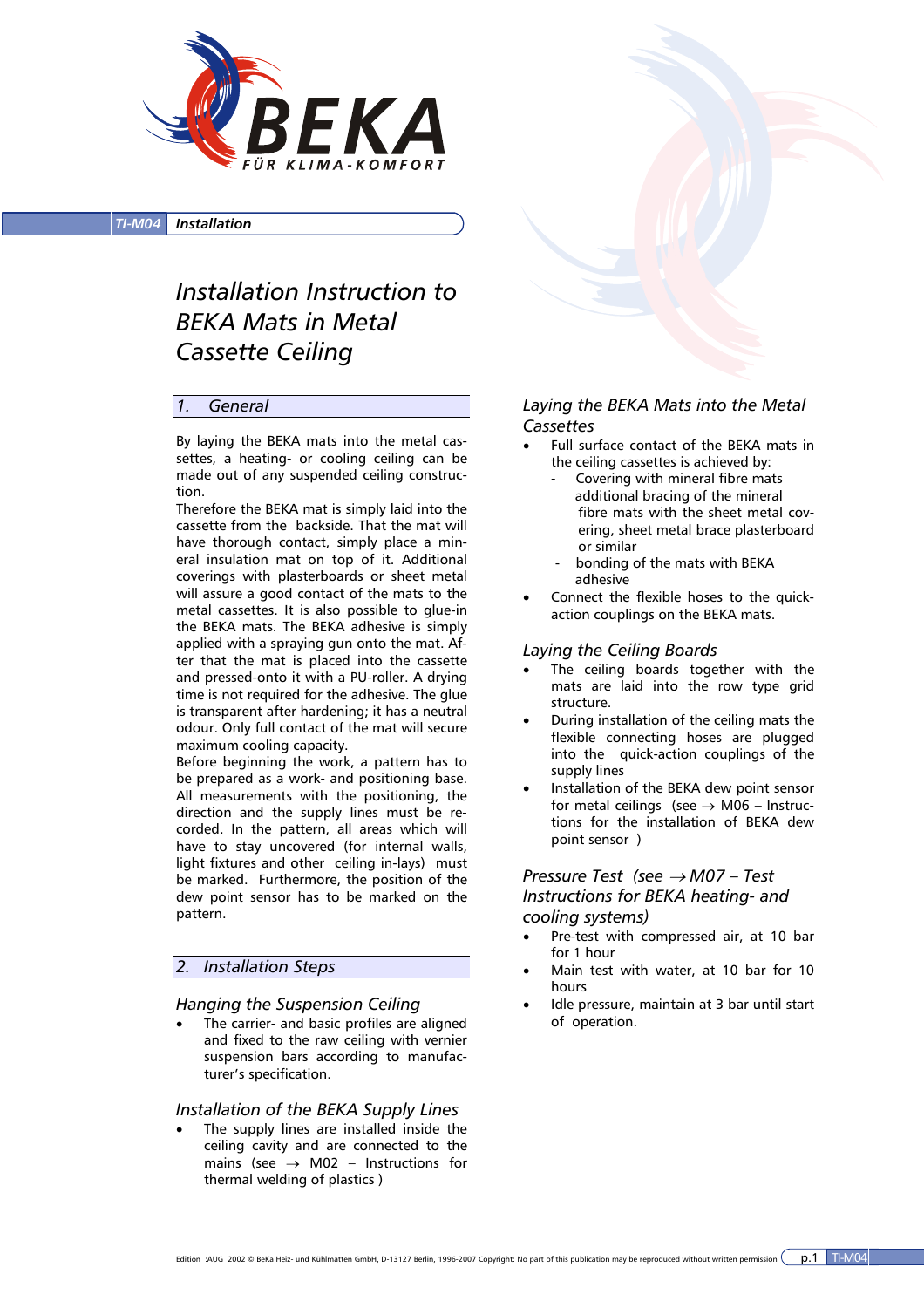

*TI-M05 Installation*

*Installation Instruction to BEKA Mats on top of Drybuild Boards* 

#### *1. General*

BEKA mats can be laid onto the backside of dry-build boards without any problem. This way cooling ceiling units can be made out of plasterboards or from fibre plaster boards, which can be installed in the dry-build version. BEKA manufactures also special capillary tube mats just for the use with dry-build boards. Lengths and widths are accommodated to the dry-build standard boards. At areas where they are screwed to the ceiling and/or wall construction, special spacers are provided. The space between the spacers is 300 mm, they determine the space of the profiles at the wood or metal subconstruction.

Illustration of the BEKA heating- and cooling mat for dry-build boards:

Illustration of BEKA capillary tube mats for heating and cooling

- 1 Oblong hole for fixing screws
- 2 Spacer for the initial fixing
- 3 Spacer for the ceiling profile

#### *2. Installation Steps*

A working place where the dry-build board can be fully laid-out is necessary for the installation.

a) Installation of the additional spacers at the front end. On the installation table the dry-build board is laid with its equipped side facing up. The additional supplied spacers, which are supplied with the BEKA heating- and cooling mats are tacked to the front-end side.